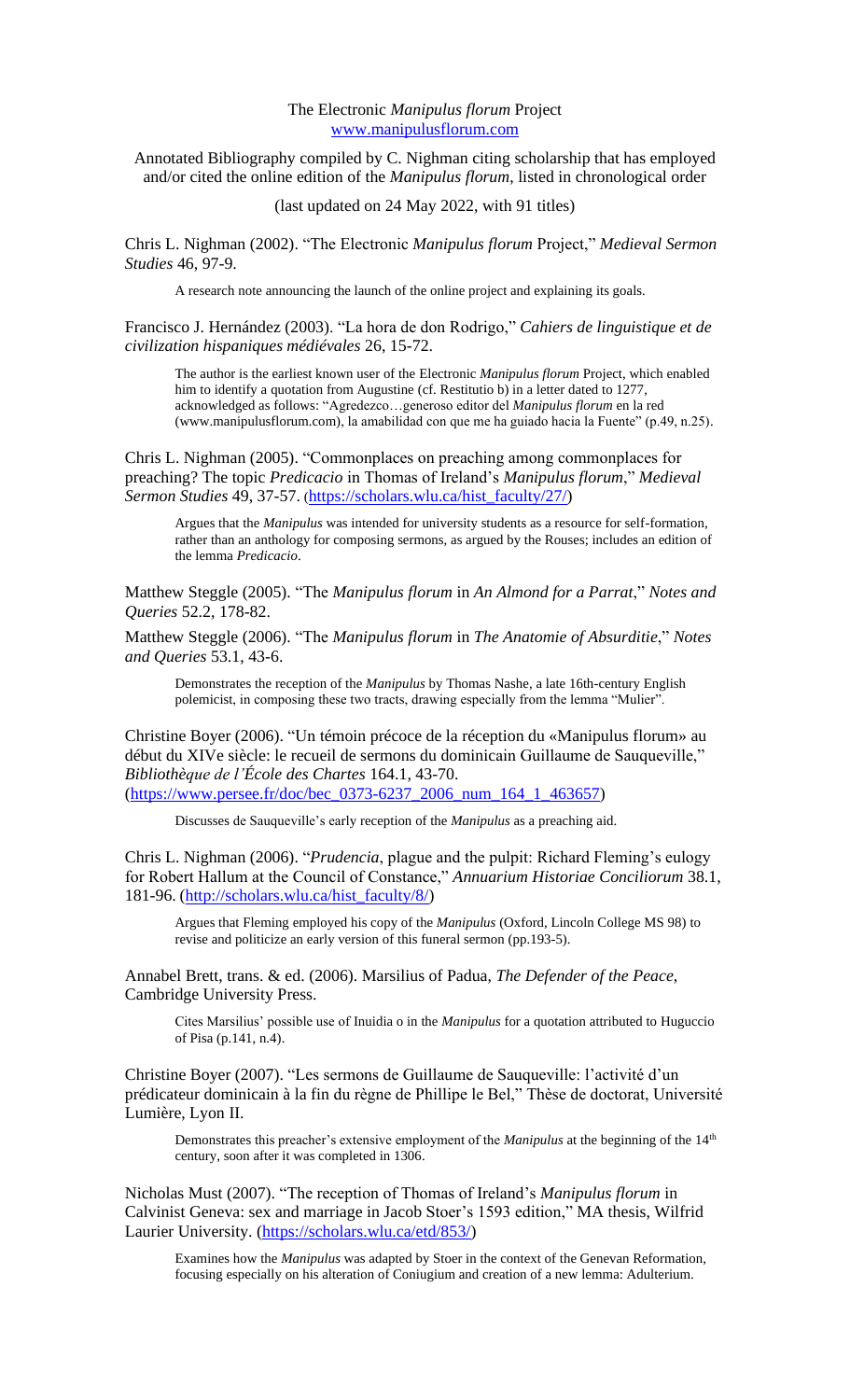Pedro Martín Baño (2007). "Frey Marcelo de Lebrija (1479?-1543), primigénito del Humanista Antonio de Nebrija: Ensayo bio-bibliográfico," *Revista de Estudios Extrameños* 63.2, 617-54. [\(http://www.dip-](http://www.dip-badajoz.es/cultura/ceex/reex_digital/reex_LXIII/2007/T.%20LXIII%20n.%202%202007%20mayo-ag/RV001097.pdf)

[badajoz.es/cultura/ceex/reex\\_digital/reex\\_LXIII/2007/T.%20LXIII%20n.%202%202007](http://www.dip-badajoz.es/cultura/ceex/reex_digital/reex_LXIII/2007/T.%20LXIII%20n.%202%202007%20mayo-ag/RV001097.pdf) [%20mayo-ag/RV001097.pdf\)](http://www.dip-badajoz.es/cultura/ceex/reex_digital/reex_LXIII/2007/T.%20LXIII%20n.%202%202007%20mayo-ag/RV001097.pdf)

Cites Nobilitas d in the *Manipulus florum* as the source for a quotation in a letter by Pedro de Estrada to Marcelo de Lebrija (p.653, n.57).

Karen Green, Constant Mews & Janice Pinder (2008). *Christine de Pizan, Book of Peace*, Penn. State University Press.

Cites the *Manipulus florum* website in noting that Christine did not employ it in writing this text, unlike some of her other works, such as *Othea* (p.36, n.9).

James McEvoy (2009). "Flowers from ancient gardens: the lemma 'Amicitia' in the *Manipulus florum* of Thomas of Ireland," in J. McEvoy & M. Dunne (eds.), *The Irish Contribution to European Scholastic Thought*, Four Courts Press, 60-73.

Discusses the construction of Amicicia and Inimicicia, providing English translations of all 95 quotations under Friendship from the online critical edition of the *Manipulus*, and supports Nighman's 2005 revisionist theory regarding Thomas of Ireland's intended audience.

Paweł Stępień (2009). "O wolności w średniowiecznej literaturze religijnej w Polsce," in *Humanitas i Christianitas w Kulturze Polskiej*, M. Hanusiewicz-Lavallee ed., Warsaw, 15-52.

Cites a number of *Manipulus florum* quotations on the subjects of liberty and freedom (pp.20-4, 41), determined by employing the online edition of the Electronic *Manipulus florum* Project (p.51).

A.M. Aldama Roy & M.J. Muñoz Jiménez (2009). "Selección y manipulación de los autores clásicos en los florilegios latinos," *Selección, manipulación y uso metaliterario de los autores clásicos*, Pórtico, Zaragoza 2009, 61-97.

Cites the Electronic *Manipulus florum* Project (p.68, n.13).

Alan Fletcher (2009). *Late medieval popular preaching in Britain and Ireland: texts, studies, and interpretations*, Sermo 5, Turnhout: Brepols.

Cites the Electronic *Manipulus florum* Project and Nighman's 2005 article (p.25, n.43).

Pedro Martín Baño (2009). *Las triacas de Marcelo de Lebrija (Triaca del alma; Triaca de amor; Triaca de tristes): Edición y estudio*. San Millán de la Cogolla: CiLengua.

Cites the Electronic *Manipulus florum* Project in the bibliography (p.485) and for one quotation under Verecundia (p.363, n.2) and another under Nobilitas (p.471, n.1) in the edition of *Triaca de Tristes*.

Carol Wyvill (2010). "John Fewterer's *Myrrour or glasse of Christes passion*: a partial edition with commentary," PhD dissertation, Department of English and Linguistics, University of Otago, New Zealand.

Demonstrates Fewterer's employment of the *Manipulus* for a number of quotations in this text.

Maria José Muñoz Jiménez (2011). "Formas de coexistencia de autores y obras en los florilegios medievales," in M.J. Muñoz Jiménez (ed.), *El florilegio: espacio de encuentro de los autores antiguos y medievales*, Fédération Internationale des Instituts d'Études Médiévales (Textes et Études du Moyen Âge 58), Oporto, 9-34.

Cites the Electronic *Manipulus florum* Project (p.22, n.26) and Nighman's 2005 article in *Medieval Sermon Studies* (p.22, n.27).

Robert L.A. Clark & Pamela Sheingorn (2011). "Encountering a dream-vision: visual and verbal glosses to Guillaume de Digulleville's *Pelerinage Jhesucrist*," in *Push me, pull you: imaginative, emotional, physical and spatial interaction in late medieval and renaissance art*, S. Blick & L.D. Gelfand eds., Brill, 3-38.

Demonstrates that the *Manipulus* is the source for a number of marginal Latin glosses in several manuscript exemplars of this mid-14<sup>th</sup> century French devotional poem  $(p.7)$ .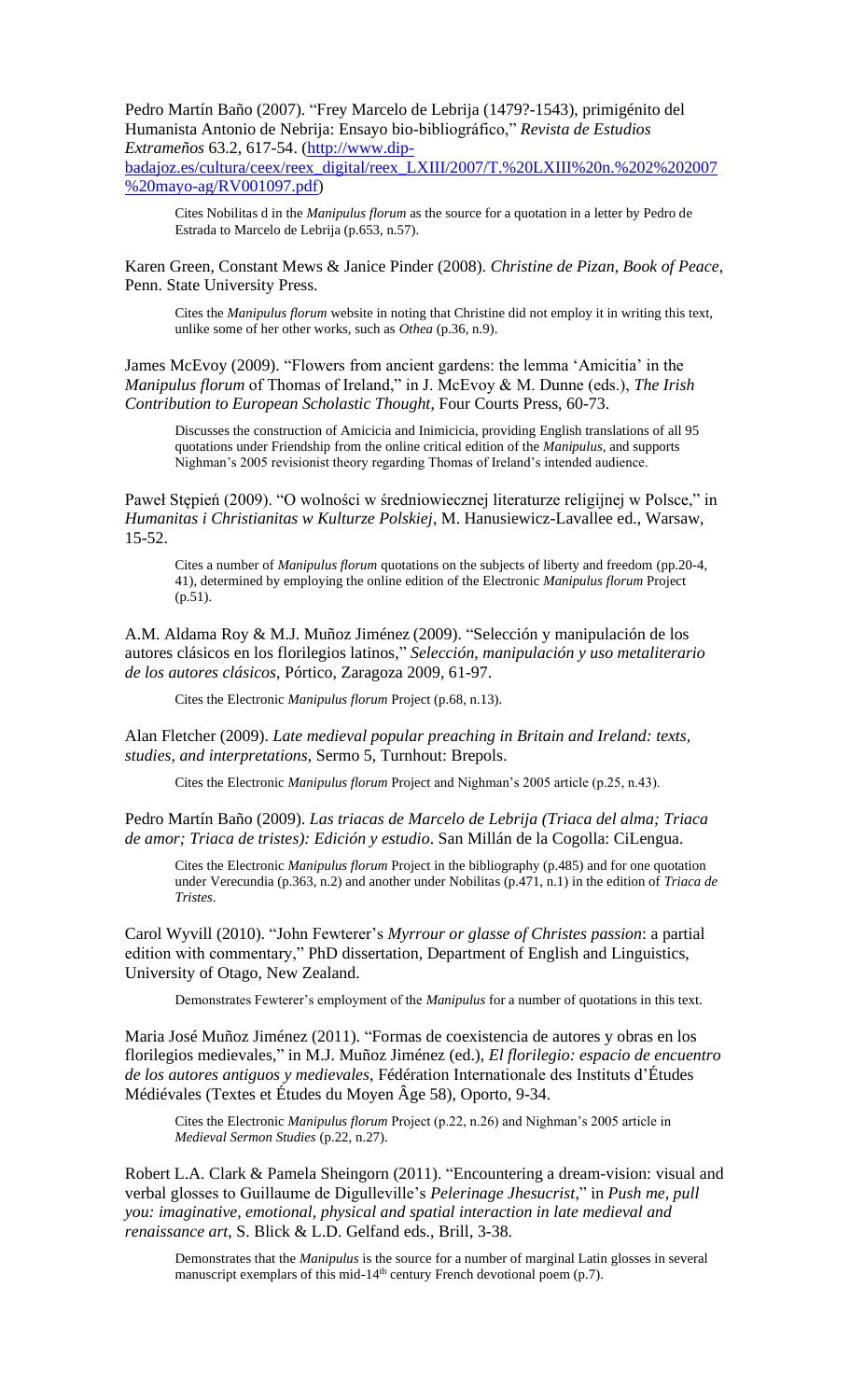Ruth Finneghan (2011). *Why do we Quote? The Culture and History of Quotation*, Open Book Publishers, 132-6. [\(http://www.openbookpublishers.com/reader/75\)](http://www.openbookpublishers.com/reader/75)

Discusses the *Manipulus* in the context of other collections of quotations, such as Erasmus' *Adagia*, and provides an example of Thomas' cross references from BnF MS lat. 15985 (p.134).

Andrew Kane & Frank Tompa (2011). "Janus: the intertextuality search engine for the Electronic *Manipulus florum* Project," *Literary and Linguistic Computing* 26.4, 407-15.

A technical report on the development of the Janus search engine by its developers.

Chris L. Nighman (2012). "The Janus intertextuality search engine: A research tool of (and for) the Electronic *Manipulus florum* Project," *Digital Medievalist* 7. [\(http://doi.org/10.16995/dm.43\)](http://doi.org/10.16995/dm.43)

Explains how the Janus search engine can be used both for determining the influence of the *Manipulus* on Latin texts written after 1306 and also the influence on the *Manipulus* of intermediate sources that Thomas of Ireland mined for quotations. Also argues that Swanson (1989) was incorrect in believing that John of Wales' *Communiloquium* was an intermediate source for the *Manipulus*, and suggests instead that the old tradition which claims that John of Wales started the *Manipulus* and Thomas of Ireland completed it may be correct.

M.J. Muñoz Jiménez, I.V. Fernández, & M.C. Trujillo (2012). "El concepto *tolerantia* en los florilegios medievales," in *Tolerancia: Teoría y práctica en la edad media*, R.P. Rivas ed., Actas del Coloquio de Mendoza (15-18 de junio de 2011), FIDEM Textes et Études du Moyen Age 64 (Mendoza), 163-82.

Cites the Electronic *Manipulus florum* Project and reproduces Tolerancia c, f, h, r, u, ac, ag, and an from the online edition (pp.170-1).

Hanna O. Vincze (2012). *The Politics of Translation and Transmission*: Basilikon doron *in Hungarian Political Thought*, Cambridge Scholars Publishing.

Notes the extensive use by Pataki Füsüs János (1600-29) of the 1567 Lyons edition of the *Manipulus* as a source in composing *The Royal Mirror* (pp.167-8, n.121).

Stephen A. Pelle (2012). "Continuity and renewal in English homiletic eschatology, *ca*. 1150-1200," PhD thesis, Centre for Medieval Studies, University of Toronto.

Notes that variants in Prosperitas x from Prosper of Aquitaine's *Sententiae* are also found in an English manuscript from the late  $12<sup>th</sup>$  century (p.183).

Lorenza Tromboni (2012). "La presenza di florilegi aristotelici e testi enciclopedici nel *De doctrina Aristotelis* di Girolamo Savonarola," *Spicae: Cahiers de l'Atelier Vincent de Beauvais*, n.s. 2, 143-61.

Mentions the *Manipulus* and describes the Electronic *Manipulus florum* Project (pp.146-7, n.9).

Susanne Kaup (2012). *De beatitudinibus. Gerhard von Sterngassen OP und sein Beitrag zur spätmittelalterlichen Spiritualitätsgeschichte*, Akademie Verlag, Berlin.

Cites many examples of Gerhard's reception of the *Manipulus* in composing his *Medela languentis anime* and *Pratum animarum* at Köln in the early 14<sup>th</sup> century, referencing the Electronic *Manipulus florum* Project on p.18, p.158, n.2 & p.234, n.3; the *Manipulus* is cited as the source for dozens of quotations in the critical edition (pp.330-470), and its index (pp.473-82).

John R. Davies, Richard Sharpe & Simon Taylor (2012). "Comforting sentences from the warming room at Inchcolm Abbey," *Innes Review* 63.2, 260-6.

Demonstrates that the *Manipulus* was the source of a Latin mural inscription in Scotland.

Stephanie Betty Jacob (2012). "Mittelalterliche Kommentierung zur *Epistula Valerii* Walter Maps," PhD dissertation, Universität Köln.

Discusses Thomas of Ireland's reception of Map's misogynist text in the lemmata *Coniugium* and *Mulier* and cites the Electronic *Manipulus florum* Project (pp.59-62).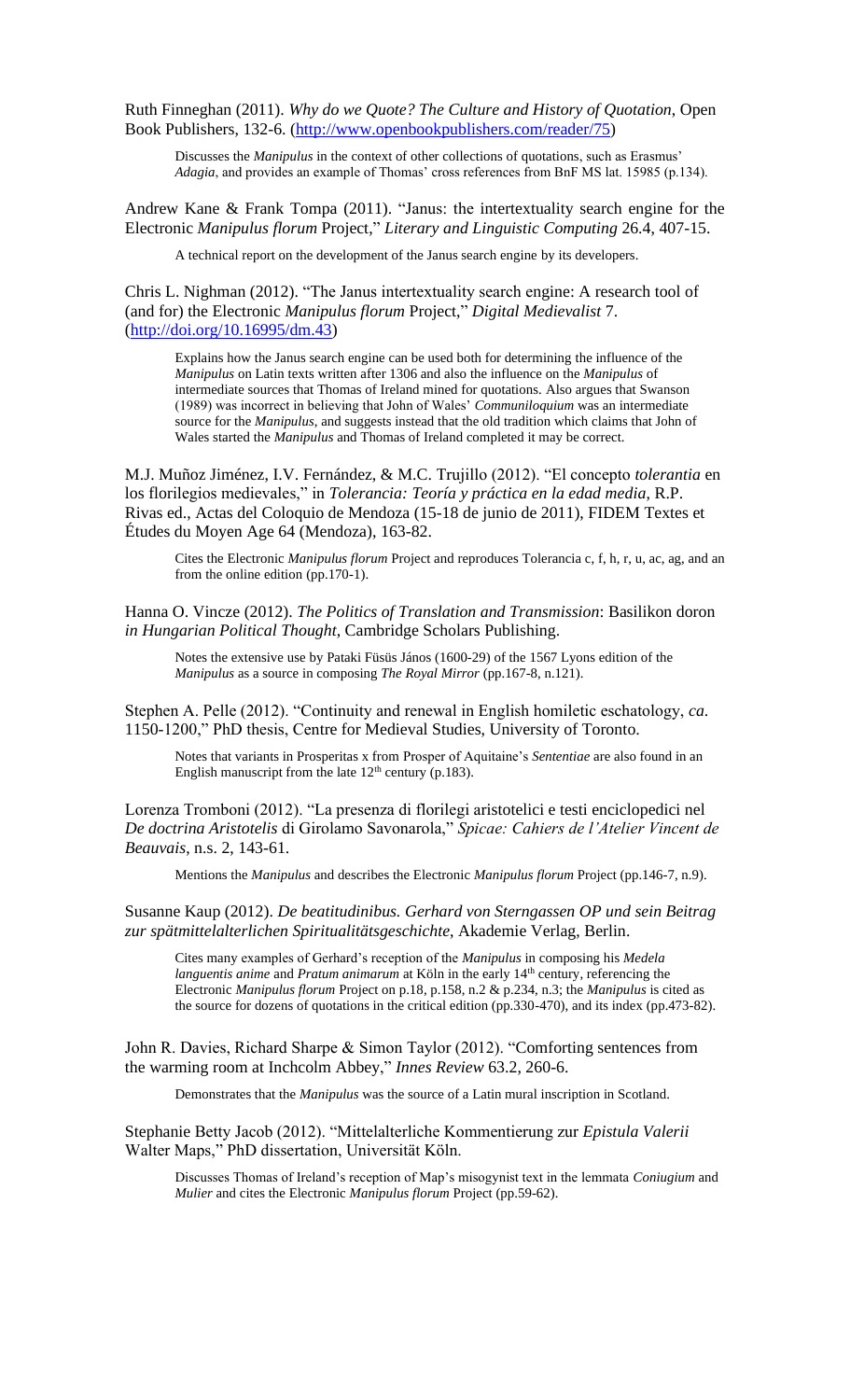Samantha James (2013). "Cornelius Aurelius, the upcycling humanist: a study of the *Libellus de patientia*," MA thesis, Tri-University Graduate Program in History, Wilfrid Laurier University (C. Nighman, supervisor).

Examines how the *Manipulus* was employed as an uncited source for a number of classical and patristic quotations in this early 16th-century humanist example of patience literature. Since 2019, the Latin text (edited by S. James, C. Nighman, and K. Tilmans) and the English translation of this tract (translated by James and Nighman), have been available online as Open Access resources via The *Libellus de patientia* Project [\(http://web.wlu.ca/history/cnighman/Libellus/index.html\)](http://web.wlu.ca/history/cnighman/Libellus/index.html).

Tristan Sharp (2013). "William of Pagula's *Speculum religiosorum* and its background: law, pastoral care, and religious formation for monks, c. 1215-c.1350," PhD dissertation, Centre for Medieval Studies, University of Toronto.

Demonstrates William of Pagula's reception of the *Manipulus florum* in this text.

Maria Teresa Callejas Berdonés (2013). "El *Epitoma rei militaris* de Vegecio en el *Manipulus Florum*," in *La compilación del saber en la Edad Media*, M.J. Munoz, P. Cañizares, C. Martín (eds.), Fédération Internationale des Instituts d'Études Médiévales (Textes et Études du Moyen Âge 69), Porto, 115-29.

Examines Thomas of Ireland's reception of Vegetius in various quotations under the lemmata Bellum and Milicia, and some non-military topics, including Consilium, Presumptio and Venia.

Maria José Muñoz Jiménez (2013). "El tópico *Eloquencia* en el *Manipulus Florum* de Tomás de Irlanda," in *Otivm cvm dignitate: Estudios en homenaje al profesor José Javier Iso Echegoyen*, J.A. Beltrán et al. eds. (Monografías de Filología Latina, 16). Zaragoza, 569-77.

Discusses Thomas' construction of 'Eloquencia', pointing out (p.572, n.4) that the original Latin source for Eloquencia x, a quotation attributed to Plato, is the *Liber de elementis* of Isaac Israeli ben Solomon (d.932), perhaps transmitted via John of Wales's *Compendiloquium*.

Paweł Stępień (2013). "O problemach badania śladu autorskiego w kazaniu średniowieczym na przykładzie *Kazania na Narodzenie Pańskie z Kazań świętokrzyskich*" [Problems of research on author's mark in medieval sermon. An example of *Sermon on the Nativity* from *The Holy Cross Sermons*], in *Kaznodziejstwo średniowieczne: Teksty, atrybucje, audytorium, Polska na tle Europy*, [Medieval Preaching: Texts, Attributions, Audiences. Poland in European Context], K. Bracha ed., Warsaw, 107-24.

Cites the online edition of the Electronic *Manipulus florum* Project (p.116, n.28), for Peccatum r.

Brian J. Maxon (2014). *The Humanist World of Renaissance Florence*, New York: Cambridge U.P.

Argues that the apparent use of the *Manipulus* by Leonardo Dati in composing a sermon delivered at the Council of Constance suggests that he was merely a "dabbler" in Florentine humanism (pp.136-7; p.237, n.73).

Emily Dolmans (2014). "'Hunting for souls': a newly discovered Middle English lyric," *Notes and Queries* 61.2, 185-7.

Notes (p.187, footnote #16) the similarity between a Latin marginal note that accompanies this vernacular lyric and Infernus o in the *Manipulus*, which is a paraphrase of a passage from Bernard.

Marc Cels (2014 for 2012). "Anger in Thomas of Ireland's *Manipulus florum* and in five texts for preachers," *Florilegium* 29, 147-70.

Compares the construction of Ira in the *Manipulus* to five medieval preaching resources, concluding that Nighman (2005) was correct in arguing that Thomas of Ireland intended his florilegium to be read by students at the Sorbonne, rather than as a resource for preachers.

Maria Teresa Callejas Berdonés (2014). "Juvenal en el manuscrito 246 de la Biblioteca Histórica de Santa Cruz de Valladolid," in *Manipulus studiorum: en recuerdo de la profesora Ana María Aldama Roy*, Philologica: Publicaciones del departamento de philologia Latina de la Universidad Complutense de Madrid, M.T. Callejas Berdonés et al. eds., Madrid, 157-71.

Cites the online edition of the *Manipulus florum* for the lemma Exactio (p.166, n.23).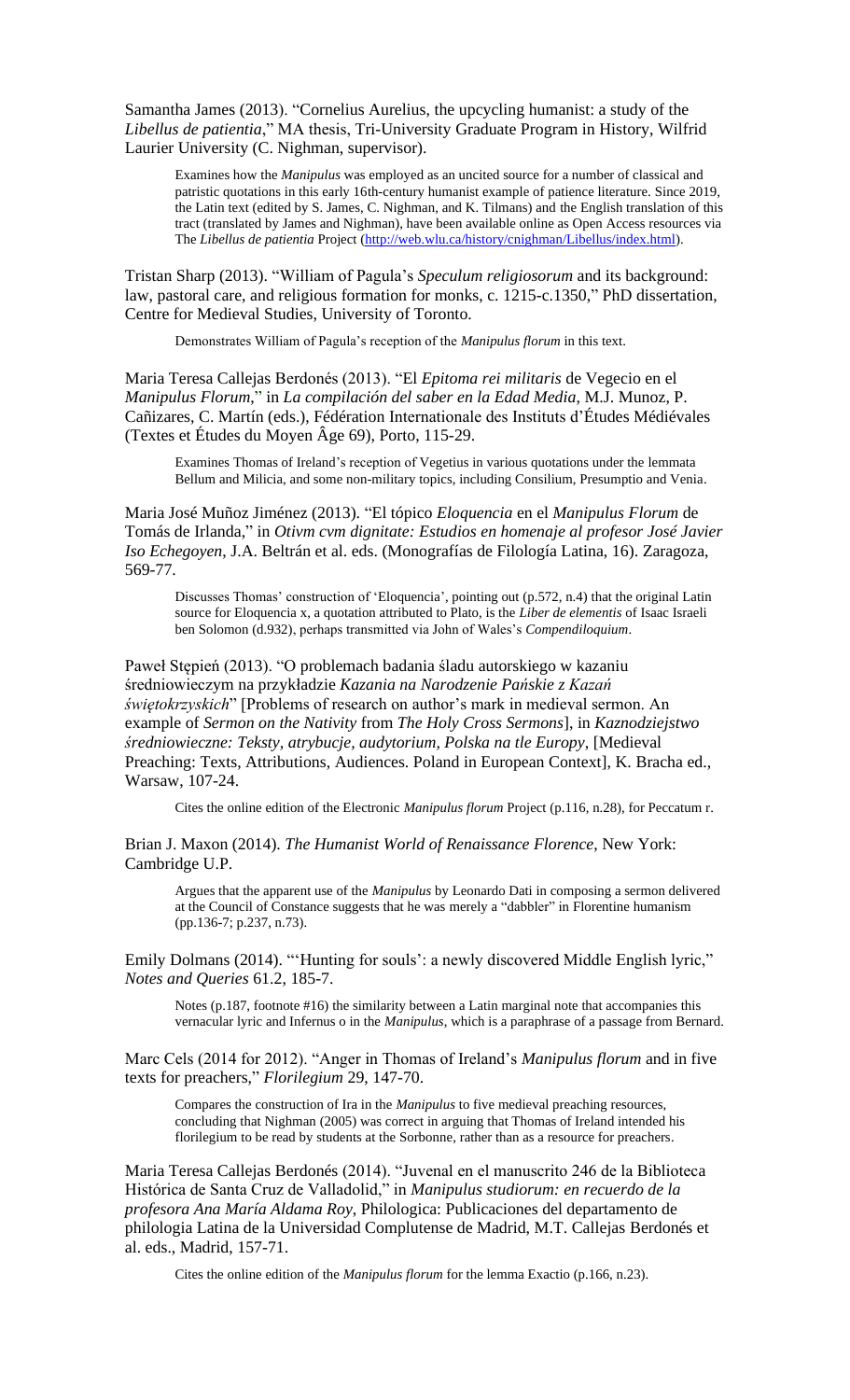Marίa José Muñoz Jiménez (2014). "Antologías renacentistas abreviadas en manuscritos de bibliotecas Españolas," *Fortunatae* 25, 407-16.

Discusses the *Manipulus* as a major source (via Domenico's *Polyanthea*) of the florilegium in Vallodolid MS 246 (pp.411-13).

Monserrat Jiménez San Cristóbal (2014). "Maximiano en el manuscripto 246 de la Biblioteca Histórica de Santa Cruz de Valladolid," in *Manipulus studiorum: en recuerdo de la profesora Ana María Aldama Roy*, Philologica: Publicaciones del departamento de philologia Latina de la Universidad Complutense de Madrid, M.T. Callejas Berdonés et al. eds., Madrid, 547-61.

Discusses the *Manipulus* as a major source of the florilegium in Vallodolid MS 246, citing the Electronic *Manipulus florum* Project website as a resource used for this research (p.553, n.26).

Cecilia Medina López-Lucendo & Israel Villalba de la Güida (2014). "El florilegio temático del ms. 246 de la Biblioteca de Santa Cruz de Vallodolid: Edición y comentario filológico del 'titulo' *Fortitudo*," in *Manipulus studiorum: en recuerdo de la profesora Ana María Aldama Roy*, Philologica: Publicaciones del departamento de philologia Latina de la Universidad Complutense de Madrid, M.T. Callejas Berdonés et al. eds., Madrid, 691-704.

Cites the online edition of the *Manipulus* (pp.697-701) in demontrating that it was a major source for the topic Fortitudo in the Vallodolid manuscript.

Marίa José Muñoz Jiménez (2014). "Las fuentes del *De variis doctorum sententiis* de C. Garcίa Guillén de Paz," in *Manipulus studiorum: en recuerdo de la profesora Ana María Aldama Roy*, Philologica: Publicaciones del departamento de philologia Latina de la Universidad Complutense de Madrid, M.T. Callejas Berdonés et al. eds., Madrid, 755-64.

Cites the online edition of the *Manipulus* (p.757, n.4) in discussing the reception of this florilegium in the Vallodolid manuscript.

Barry Taylor, ed. (2014). *Libro del consejo e de los consejeros*, Cilengua, San Millán de la Cogolla.

Identifies the *Manipulus* as a major source for the author ("Maestre Pedro") of this tract (pp.28-9, 41, 50, 55-6, 58, 159, 161; and also cites (p.39, n.55) the digital transcription of John of Wales' *Communiloquium* (1475) that is linked to the Auxiliary Resources page in noting that it was also a major source for this text.

Chris L. Nighman (2014). "The *Manipulus florum*, Johannes Nider's *Formicarius*, and late medieval misogyny in the construction of witches prior to the *Malleus maleficarum*," *Journal of Medieval Latin* 24, 171-84.

Demonstrates and analyses Johannes Nider's reception of the *Manipulus florum* in composing book 5 of his *Formicarius*, a very influential text for the development of the gendered witch stereotype in the fifteenth century. It also examines the lemmata "Mulier" and "Coniugium" in the *Manipulus*, arguing that Thomas of Ireland's construction of those topics was essentially misogamous, rather than misogynous, though its reception by Nider was informed by misogyny, bolstering Nighman's revisionist theory on Thomas's intended audience (Nighman, 2005).

Beatriz Antón (2014). "Emblemas-florilegios sobre la amistad en el *Emblematum Liber* (1593) de Jean Jacques Boissard," *Euphrosyne: Revista de Filologia Clássica*, n.s. 42, 135-54.

Examines the three emblems on *Amicitia* in Boissard's *Emblematum liber*, noting that the source for the Latin passages is the lemma Amicicia in the *Manipulus florum*, via Joseph Lang's *Polyanthea*; cites the Electronic *Manipulus florum* Project (p.139, n.21).

Constant Mews & Tomas Zahora (2015). "Remembering last things and regulating behavior in the early fourteenth century: from the *De consideratione novissimorum* to the *Speculum morale*," *Speculum* 90.4, 960-94.

Examines an extended version of a quotation from Bernard in Mors aq (p.975).

Margaret M. Gower (2015). "The heart of peace: Christine de Pizan and Christian theology," PhD dissertation, Harvard University.

Cites the Electronic *Manipulus florum* Project in treating Christine's reception of Scriptura sacra d (pp.7-8) and an unnamed quotation from Cor siue mens (p.89, n.83).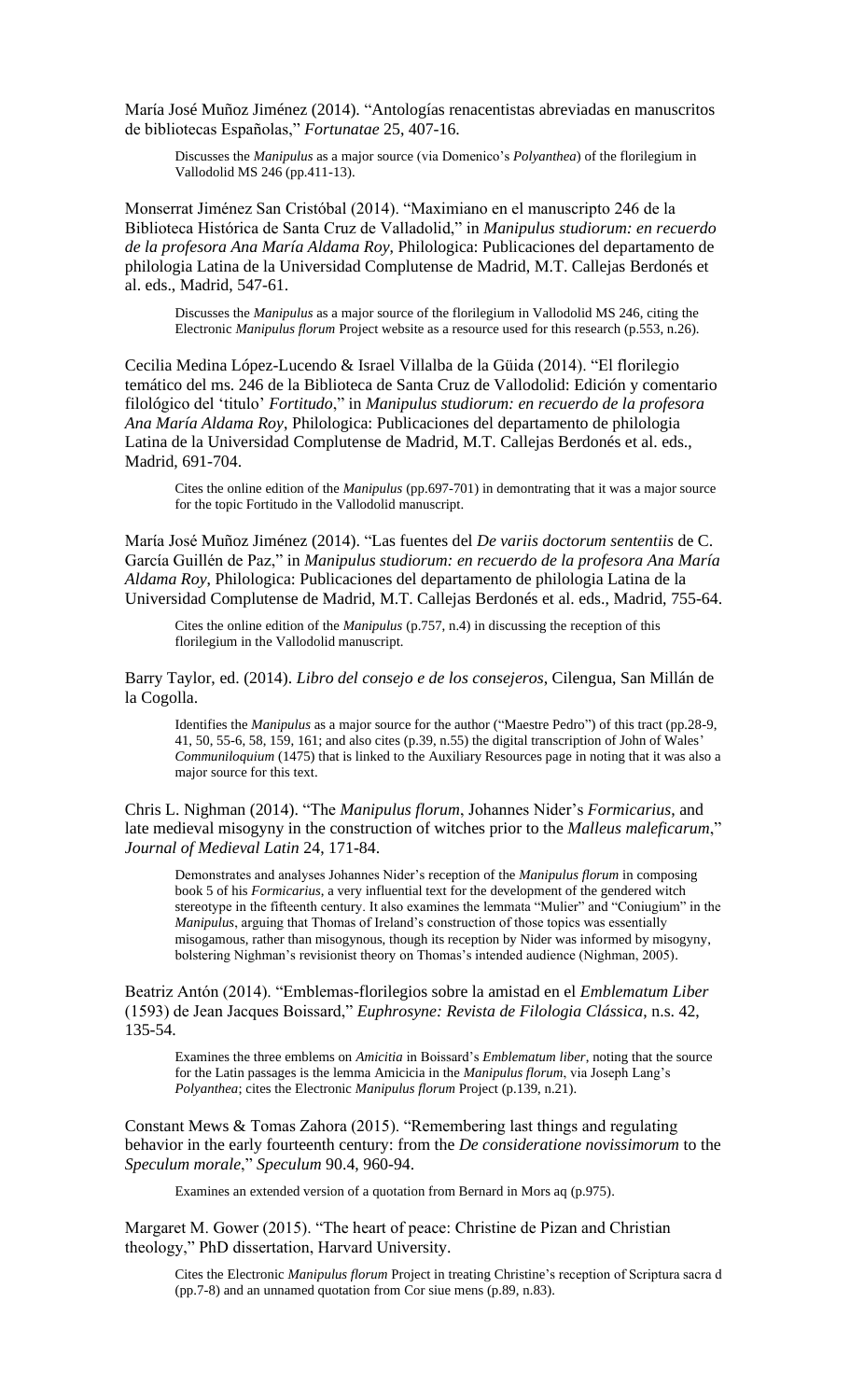Maria José Muñoz Jiménez (2015). "Marcial en el manuscrito 246 de la Biblioteca de Santa Cruz de Valladolid," in *Humanismo y Pervivencia del Mundo Clásico V: Homenaje al profesor Juan Gil Fernández*, Instituto de Estudios Humanísticos, Alcañiz (Teruel), 343-53.

Cites the Electronic *Manipulus florum* Project as an "edición electrónica muy útil" (p.346).

Nicole Smith (2015). "Middle English lyrics, *Homo vide*, and *A Christian manne's bileeve*," *Notes and Queries* n.s. 62.1, 17-22.

Cites the *Manipulus florum* Project website (p.19, n.12), noting that Passio ak is one of several sources that misattribute a Latin carol by Phillip the Chancellor to Bernard of Clairvaux.

Francesc Tous Prieto (2015). "Les colleccions de prouerbis de Ramon Llull: estudi de conjunct i edició dels *Mil prouerbis* i dels *Proverbis d'ensenyament*," PhD dissertation, Universitat de Barcelona.

Cites the online edition of the *Manipulus* (p.212, n.67), and Nighman's 2005 article (p.75, n.79).

Eric Leland Saak (ed.) (2015). *Catechesis in the Later Middle Ages: The Exposition of the Lord's Prayer of Jordan of Quedlinburg, OESA (d.1380)*, Brill: Leiden.

Cites the online edition for Mundus s (p.360, n.30) and Prudencia siue prouidencia z (p.361, n.33), noting that the *Manipulus* was Jordan's likely source for both quotations.

William O. Duba (2015). "*Auctoritates* and *Aristoteles* in Peter Auriol," in *Les* Auctoritates Aristotelis, *leur utilisation et leur influence chez les auteurs médiévaux. État de la question 40 ans après la publication*, J. Hamesse & J. Meirinhos (eds.), Textes et Etudes du Moyen Âge, 83 Fédération Internationale des Instituts d'Études Médiévales, Barcelona – Madrid, 155-86.

Cites the online edition for Amicicia bs (p.183, n.56) and Amicicia ce (pp.184-5) in discussing one of Auriol's sermons.

Marίa José Muñoz Jiménez (2015). "Los florilegios Latinos confeccionados en terretoiros Hispánicos," in *Estudios de literatura medieval en la Penίnsula Ibérica*, Instituto Literatura y Traducción 10, misc. 4, C. Alvar ed., San Millán de la Cogolla, 147-72.

Cites the online edition of the *Manipulus* (p.154, n.22) in discussing the importance of this florilegium and others in medieval manuscripts in Spain.

Aaron Bolarinho (2015). "'*…tamquam civili causa*' – The reception of Vegetius and Frontinus in Geremia da Montagnone's *Compendium moralium notabilium*," MA thesis, Wilfrid Laurier University [\(https://scholars.wlu.ca/etd/1781/\)](https://scholars.wlu.ca/etd/1781/).

Compares Montagnone's reception of Vegetius' *Epitoma rei militaris* in his proto-humanist florilegium (c.1310) to the contemporary reception of that author in Thomas of Ireland's florilegium (*passim*).

Elke Zinsmeister, Jens Haustein, Martin Schubert eds. (2016). *Otto von Passau, "Die vierundzwanzig Alten"*, Editionsprinzipien und Editionstext, Arbeitsversion [\(http://dtm.bbaw.de/ovp-dateien/ovp\\_edition\\_vorlaeufig\)](http://dtm.bbaw.de/ovp-dateien/ovp_edition_vorlaeufig).

Cites 58 cases of apparent *Manipulus florum* reception in this mid-14th-century text. The critical edition currently provided online is a working version for the final printed edition of the text, which is expected in 2020; a digital edition is also planned.

Mirko Breitenstein (2016). "Das 'Haus des Gewissens.' Zur Konstruktion und Bedeutung innerer Räume im Religiosentum des hohen Mittelalters," in *Geist und Gestalt. Monastische Raumkonzepte als Ausdrucksformen religiöser Leitideen im Mittelalter*, J. Sonntag et al. (eds.), Ordnungen und Deutungen religiosen Lebens in Mittelater 69, G. Melville et al. (eds.), Berlin, 19-55.

Cites Temptatio n (p.43, n.119) from the online edition, a passage from Gregory's *Moralia in Iob*, in discussing the concept of conscience.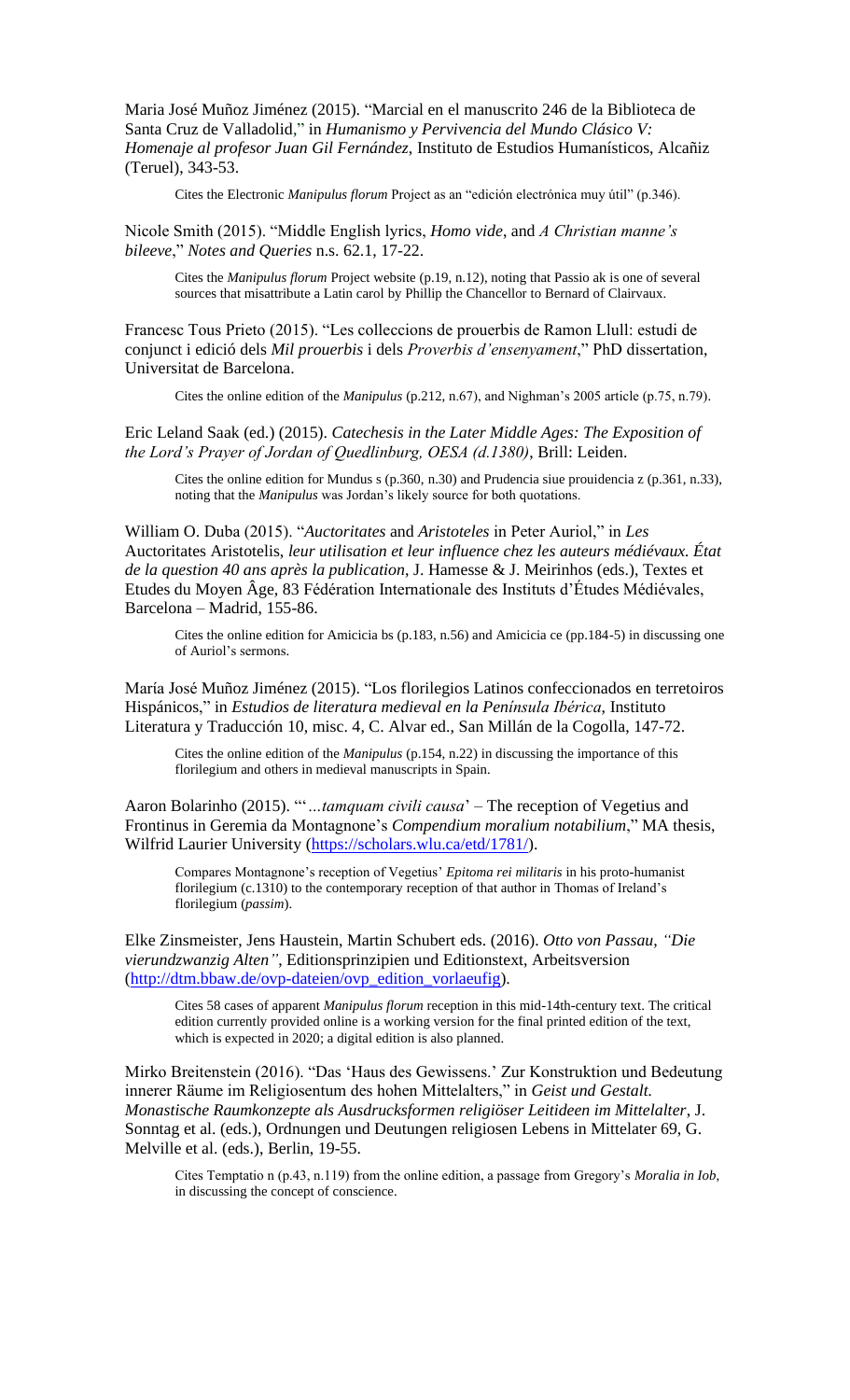Antonio Volpato ed. (2016-). Catarina da Siena, *Lettere*, <http://www.centrostudicateriniani.it/en/st-catherine-of-siena/writings>

> These Open Access critical editions build upon Volpato's critical edition of St. Catherine of Siena's letters, published on CD-Rom in 2002. Although Catherine did not use the *Manipulus florum* herself, Volpato cites the online *Manipulus florum* edition for numerous common quotations to demonstrate that she drew from the same intellectual heritage as contemporary preachers of the late 14th century.

Kiss Farkas Gábor (2016). "Latin és népnyelv a késő középkori magyarországi domonkos kolostorokban" [Latin and vernacular language in medieval Dominican monasteries in Hungary], *Irodalomtörténeti Közlemények* 120.2, 225-47.

Cites Studium h from the online edition (p.238, n.68) as the source for a quotation attributed to Origen in Leonhard Huntpichler's *Directio pedagogorum* (15th cent.).

R. Blumenfeld-Kosinski & E.J. Richards eds. & trans. (2017). Christine de Pizan, *Othea's Letter to Hector*. The Other Voice in Early Modern Europe: The Toronto Series 57 / Arizona Medieval and Renaissance Texts and Studies 521. Toronto: Iter Press / Tempe, AZ: Arizona Center for Medieval and Renaissance Studies.

The editors made extensive use of the online edition: "We have consistently consulted the original Latin of Thomas Hibernicus, *Manipulus florum* at Chris L. Nighman's website," though the name of the website is mistakenly cited as "Digital Medievalist" (p.20, n.62; p.158).

Gregorio Rodríguez Herrera (2017). "Mujer y tradición clásica en los *Ex Elegiis Tibulli, Propertii et Ouidii Selecti Versus* (1504) de J. Murmelio," *Graeco-Latina Brunensia* 22.2, 269-82.

([https://digilib.phil.muni.cz/bitstream/handle/11222.digilib/137636/1\\_GraecoLatinaBrune](https://digilib.phil.muni.cz/bitstream/handle/11222.digilib/137636/1_GraecoLatinaBrunensia_22-2017-2_18.pdf?sequence=1) [nsia\\_22-2017-2\\_18.pdf?sequence=1\)](https://digilib.phil.muni.cz/bitstream/handle/11222.digilib/137636/1_GraecoLatinaBrunensia_22-2017-2_18.pdf?sequence=1)

In introducing his research, Rodríguez Herrera notes that our understanding of the influence of Latin florilegia has been hampered by traditional philological methods, but he cites The *Manipulus florum* Project and its auxiliary digital resources as a unique approach for overcoming this "barrier" ("Por el momento solo los proyectos de Nighman ofrecen una acción sistemática para supercar esta barrera": p.270, n.1). He also cites three of Nighman's published articles on the *Manipulus*, and reports that by using the Janus Intertextuality Search Engine he determined that Juan Murmelio's poem contains 32 quotations that are also found in the *Manipulus*, mostly in the lemma Mulier (p.275, n.8).

Paolo Caboni (2017). "*Engaños y desengaños del profano amor* di Joseph Zatrilla y Vico: Edizione e studio," PhD dissertation, Università degli Studi di Cagliari. [\(https://gredos.usal.es/jspui/bitstream/10366/135732/1/DLE\\_CaboniP\\_ProfanoAmor\\_Vol](https://gredos.usal.es/jspui/bitstream/10366/135732/1/DLE_CaboniP_ProfanoAmor_VolumeI.pdf) [umeI.pdf\)](https://gredos.usal.es/jspui/bitstream/10366/135732/1/DLE_CaboniP_ProfanoAmor_VolumeI.pdf)

Notes the likely reception of the *Manipulus florum*, either directly or indirectly through Joseph Lang's *Anthologia* (1598), for a number of Latin passages in this 17th-century text, including Exemplum z (p.36, n.104), Ipocrisis a, l, o, ak (p.88, n.316), and a number of unspecified citations from Fides siue fidelitas, Homo, Libertas, and Seruitus (p.95, n.348), citing the *Manipulus florum* Project's online critical edition as being "enriched by various intertextual and hypertextual tools ("…arricchita da vari strumenti intertestuali e ipertestuali": p.217). Additional citations may be included in the critical edition in vol.2 of the dissertation, which has not been seen.

Chris L. Nighman (2017). "Editorial agency in the *Manipulus florum*: Thomas of Ireland's reception of two works by Peter of Blois," in *From learning to love: schools, law, and pastoral care in the Middle Ages – Essays in honour of Joseph W. Goering*, T. Sharp et al. (eds.), Papers in Mediaeval Studies 29, Toronto: PIMS Publications, 224-48.

Examines Thomas' reception of Peter of Blois' *De amicitia* from the *Flores paradisi* (BnF MS lat. 15928) and the *Epistolae* from Thomas' own manuscript copy of the original source (BnF MS lat. 16714) and also from the *Flores paradisi*, and notes that an unidentified intermediate source must have been used by Thomas as his source for certain excerpts from Peter's letters that are not found in either of those manuscripts; includes a list of 59 quotations that contain lines from Peter of Blois, most of which are misattributed in the *Manipulus* to Petrus Rauennas or other authors.

Elizabeth Schirmer (2017). "Conversational Lollardy: Reading the Margins of MS Bodley 978," *Manuscript Studies: A Journal of the Schoenberg Institute for Manuscript Studies*, 2.2, 328-68.

Cites The Electronic *Manipulus florum* Project for the entire lemma Crux (p.354, n.59).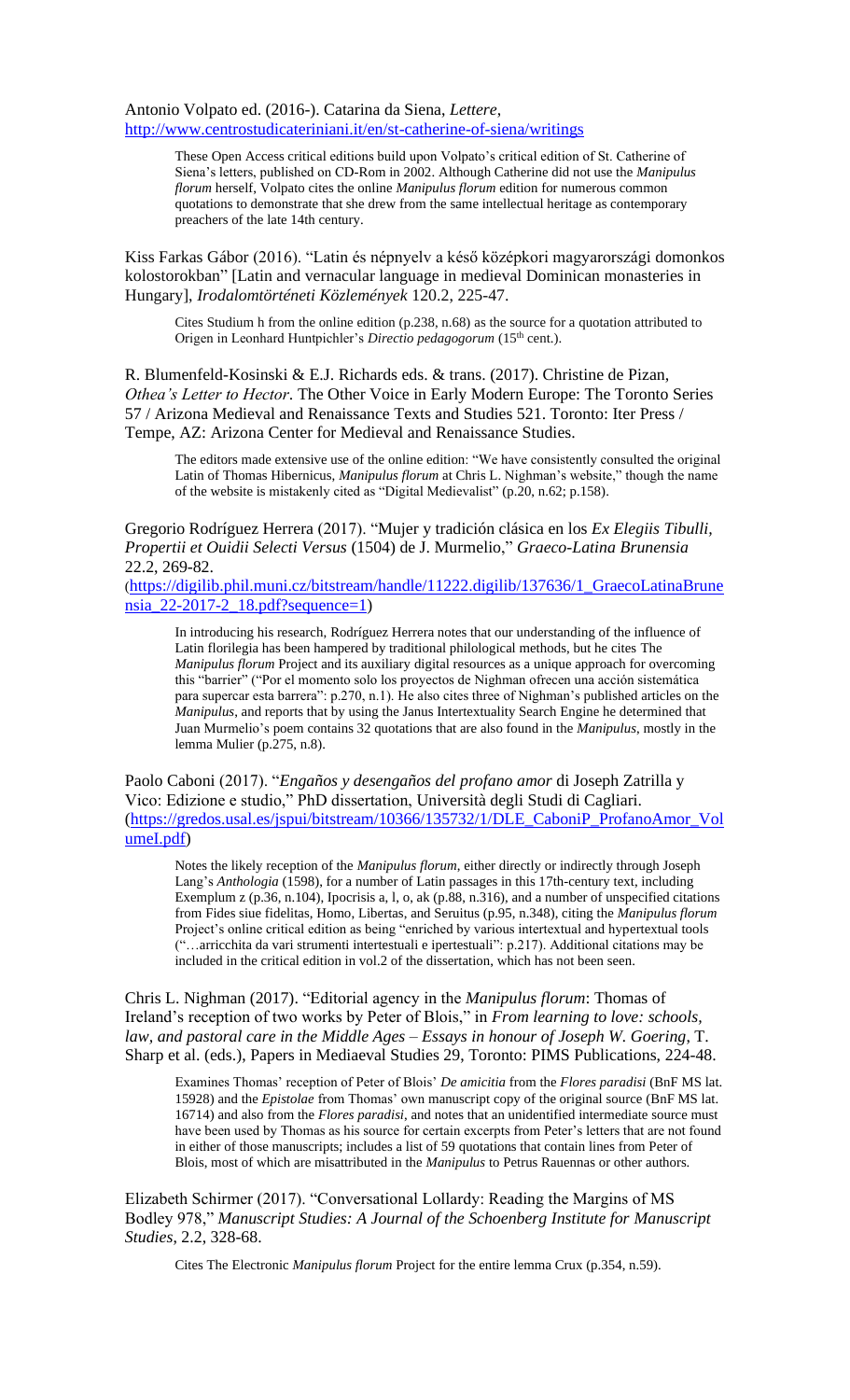Tomasz Nastulczyk (2017). "*Manipulus florum* Tomasza z Irlandii w środowisku krakowskich bernardynów (XV w.). Recepcja florilegium jako świadectwo transferu wartości teologicznych i moralnych Poręczny zbiór wypisów czy narzędzie formacji duchowej," ["Thomas of Ireland's *Manipulus florum* in the community of Bernardines (Franciscan Observants) of  $15<sup>th</sup>$ -century Krakow: the reception of the florilegium as a testimony of the transfer of moral and theological values,"] in *Między teologią a duszpasterstwem powszechnym na ziemiach Korony doby przedtrydenckiej. Dziedzictwo Średniowiecza i wyzwania XV‑XVI wieku* [*Between theology and popular ministry in the Kingdom of Poland in the Pre-Tridentine period: medieval heritage and the challenges of 15th and 16th centuries*], W. Walecki (ed.), Warszawa, 327-60.

Cites The Electrnoic *Manipulus florum* Project, the Rouses' book, and various articles by Nighman, Cels, and McEvoy, in examining the lemma Paupertas in a manuscript copy of the *Manipulus florum* now at the Biblioteka Jagiellońska in Krakow.

William O. Duba (2017). *The forge of doctrine: the academic year 1330-31 and the rise of Scotism at the University of Paris*, Studia sententiarum 2, Turnhout: Brepols.

Cites The Electronic *Manipulus florum* website, noting its use in two sermons by William of Brienne (pp.224, n.14; 228-32). Named entries from the *Manipulus* include Anima a, Fides siue fidelitas b, Predicacio f, Gloria eterna r, Scriptura sacra ag, as well as six other entries from Scriptura sacra. Also reports its reception in a sermon by Bertrand de la Tour (p.231).

Alexander W. Holland (2018). "John Bromyard's *Summa praedicantium*: an exploration of late medieval falsity through a fourteenth-century preaching handbook," PhD dissertation, University of Kent. [\(https://kar.kent.ac.uk/68440/1/282Main%20Text.pdf\)](https://kar.kent.ac.uk/68440/1/282Main%20Text.pdf)

Makes extensive use of the online *Manipulus florum* edition, especially the appendix which contains Holland's transcription (from BL MS Royal 7 E IV) and translation of Bromyard's *Prologus* (pp.298-305), which cites 14 quotations from the *Manipulus*.

Marian Toledo Candelaria (2018). "From reformed barbarian to 'saint-king': literary portrayals of King Malcolm III Canmore (r. 1058-93) in Scottish historical narratives, c.1100-1449," PhD dissertation, University of Guelph.

Discusses Walter Bower's reception of Inuidia u from the *Manipulus* in commenting on the bias of English chroniclers, including William of Malmesbury, in recounting Scottish history (pp.213-14).

Ann Astell & Joseph Wawrykow eds. (2018). *Three Pseudo-Bernardine Works*, Cistercian Studies 273, Cistercian Publications, Collegeville, Minn.

Cites The Electronic *Manipulus florum* Project in the bibliography (p.149), but it does not seem to be mentioned in the annotations to the translations of these three texts from the 12<sup>th</sup> and 13<sup>th</sup> centuries, suggesting that it was probably used as a tool for identifying the sources of quotations.

Dagmara Wójcik-Zega & Włodzimierz Zega (2018). "Bartłomiej z Jasła i "czeska *devotio moderna*" w Krakowie. Kazanie *Hoc epulum comedas* na Wielki Czwartek," ["Bartholomew of Jasło and the "Bohemian *devotio moderna*" in Kraków: The Sermon *Hoc epulum comedas* for Maundy Thursday,"] *Przegląd Tomistyczny* 24, 135-90. ([https://www.latarnia.org.pl/kacik-czasopism/pt/files/pt2018.pdf\)](https://www.latarnia.org.pl/kacik-czasopism/pt/files/pt2018.pdf)

Cites The Electronic *Manipulus florum* Project (p.153, n.31) in demonstrating Bartholomew's reception of the *Manipulus* for Eucharistia b, c, e, g, n, x; Caritas c; and Desiderium c in composing this sermon (pp.152-7), and cites the online edition for those passages in their critical edition of the sermon (pp.164-81).

David R. Carlson (2019). "Feriby's 'Lament for Richard II' and English literary history ca.1400," *Chaucer Review* 54:4, 373-410 [\(https://muse.jhu.edu/article/734838/pdf\)](https://muse.jhu.edu/article/734838/pdf).

Cites The Electronic *Manipulus florum* Project in identifying Feriby's reception of Presumptio t (p.407, n.12-18) and Tribulatio an (p.408, n.42-45), and possibly also Prelacio t (p.409, n.59) in Firiby's *Lament*.

Irene Verde del Pozo (2019). "El *Amicitia* de Cicerón en los florilegios medievales," *Estudios Clásicos* 155/156, 103-18.

Cites The Electronic *Manipulus florum* Project (p.117) in discussing the transmission of quotations from Cicero's *De Amicitia* in the *Manipulus* (pp.110-12), the *Florilegium Gallicum*, the *Florilegio Espiritual*, and the *Flores philosophorum et poetarum*.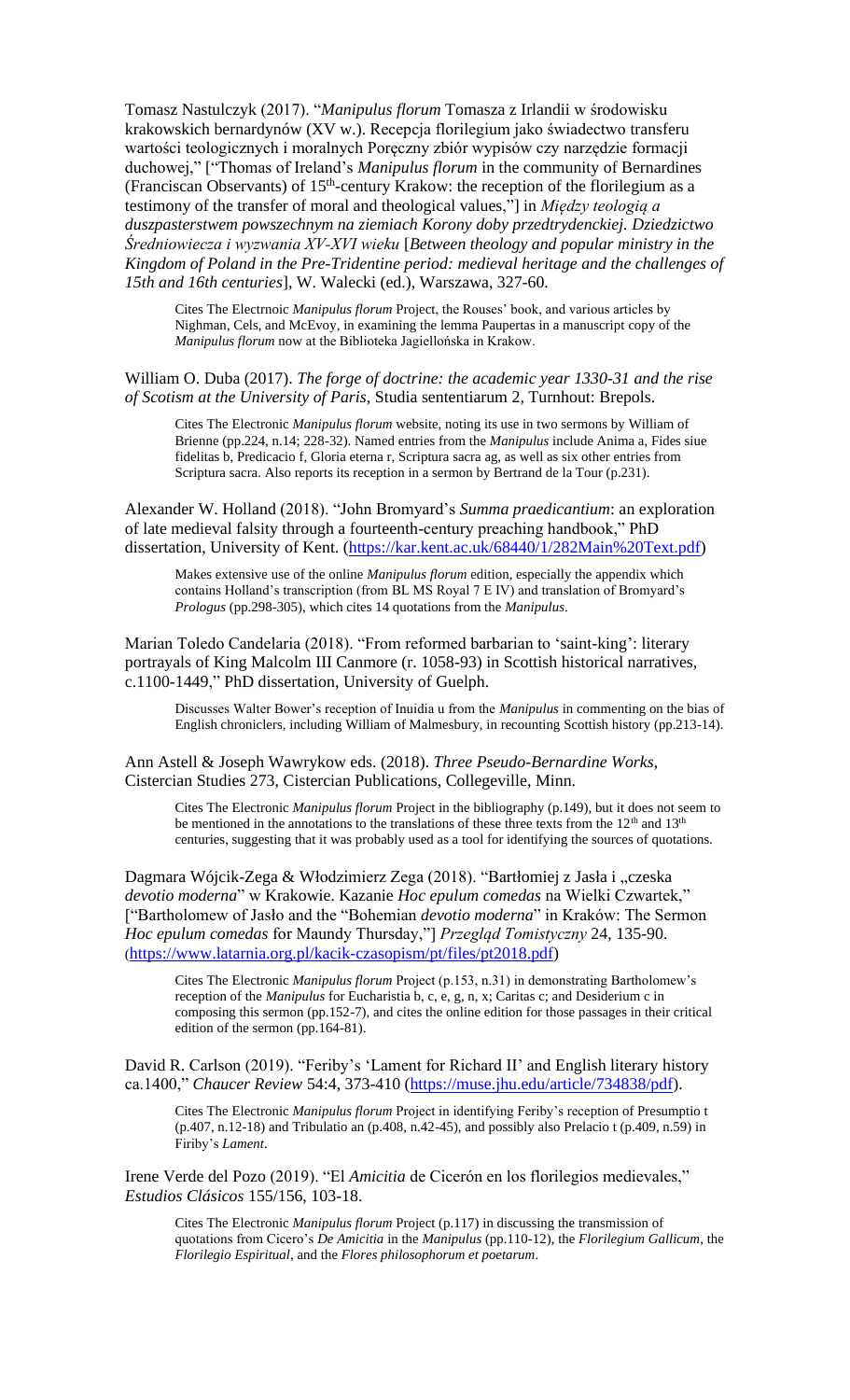Chris L. Nighman (2019). "Walter Bower's reception of the *Manipulus florum* (1306) in composing the *Scotichronicon* (c.1440)," *The Innes Review* 70.1, 55-64 [\(https://www.euppublishing.com/doi/pdfplus/10.3366/inr.2019.0202\)](https://www.euppublishing.com/doi/pdfplus/10.3366/inr.2019.0202).

Demonstrates and analyzes Bower's extensive use of the *Manipulus* in writing this major work of medieval Scottish historiography. The article provides many links to apparatus files from The *Manipulus florum* Project, and the online Appendix (not included in the print journal) has over 70 links to PDF fons/fontes documents provided on the *Manipulus*/*Scotichronicon* Project website [\(https://www.euppublishing.com/doi/suppl/10.3366/inr.2019.0202/suppl\\_file/3%20NIGHMAN%](https://www.euppublishing.com/doi/suppl/10.3366/inr.2019.0202/suppl_file/3%20NIGHMAN%20_SMO%20for%20online%20version%20INR70%5b1%5d.pdf) [20\\_SMO%20for%20online%20version%20INR70\[1\].pdf\)](https://www.euppublishing.com/doi/suppl/10.3366/inr.2019.0202/suppl_file/3%20NIGHMAN%20_SMO%20for%20online%20version%20INR70%5b1%5d.pdf).

Jacqueline Hamesse, María-José Mũnoz Jiménez, & Chris L. Nighman eds. (2019). *New perspectives on Thomas of Ireland's* Manipulus florum */ Nouvelles perspectives sur le* Manipulus florum *de Thomas d'Irlande*, Papers in Mediaeval Studies 32, Toronto: PIMS Publications.

The proceedings of the colloquium organized by Nighman and held at Wilfrid Laurier University, 16-17 May 2014, marking the 35th anniversary of the Rouses' seminal book on the *Manipulus florum*, with the support of the Research Office at Wilfrid Laurier University and the Social Sciences and Humanities Research Council of Canada. The bilingual Introduction by Dr. Mũnoz Jiménez (pp.1-16) provides an overview of scholarship on the *Manipulus florum*. Because the titles of the individual papers are closely descriptive of their contents, no individual annotations are provided:

- Chris L. Nighman. "Revisiting John of Wales's role in the creation of the *Manipulus florum*" (pp.17-30).
- Mark Zier. "The place of the *Glossa ordinaria* in the *Manipulus florum*" (pp.31- 72).
- Xavier Biron-Ouellet. "Quels mots pour exprimer l'émotion dans le *Manipulus florum*? Ce qu'ils nous disent sur son public et sa fonction" (pp.73-90).
- Robin Waugh. "Patience in the *Manipulus florum*" (pp.91-110).
- Iolanda Ventura. "Âme et Corps dans le *Manipulus florum* de Thomas d'Irlande" (pp.111-31).
- Louis Shwartz. "Thomas of Ireland's construction of 'Angelus' and 'Diabolus' and the usefulness of the *Manipulus florum*" (pp.132-46).
- Tristan Sharp. "From the university to the cloister: The *Manipulus florum* and William of Pagula's *Speculum religiosorum*" (pp.147-64).
- Alan Vincelette. "The lemmata 'Amor', 'Caritas', and 'Dilectio' in Thomas of Ireland's *Manipulus florum* and their influence on renaissance mysticism" (pp.165-87).
- Nicholas Must. "What a Calvinist edition of the *Manipulus florum* provided to French Protestants: a reading of the lemma 'Ecclesia' in Stoer's 1593 edition" (pp.188-206).
- María-José Muñoz Jiménez. "Les manuscrits du *Manipulus florum* conservés dans les bibliothèques espagnoles" (pp.207-23).

Misty Schieberle, ed. (2020). *Christine de Pizan's Advice for Princes in Middle English Translation: Stephen Scrope's 'The Epistle of Othea' and the Anonymous 'Litel Bibell of Knighthod'* (TEAMS Middle English Texts), Medieval Institute Publications.

Cites The Electronic *Manipulus florum* Project (pp.136, 478).

Gregorio Rodríguez Herrera (2020). "Los florilegios de autores Latinos y su estado actual: del manuscrito a los proyectos digitales," *Do Manuscripto ao Libro Impresso II*, A.M. Lopes Andrade & M.C. Carrington eds., Universidade de Aveiro y Universidade de Coimbra, 131-74. [https://doi.org/10.14195/978-989-26-2074-9\\_4](https://doi.org/10.14195/978-989-26-2074-9_4)

Describes The Electronic *Manipulus florum* Project (pp.156-7), and cites Nighman's articles from 2002 (p.156, n.80), 2005 (p.148, n.58), 2011 (p.156, n.80), and 2014 (p.141, n.24), and also Tompa & Kane's article from 2011 (p.156, n.80).